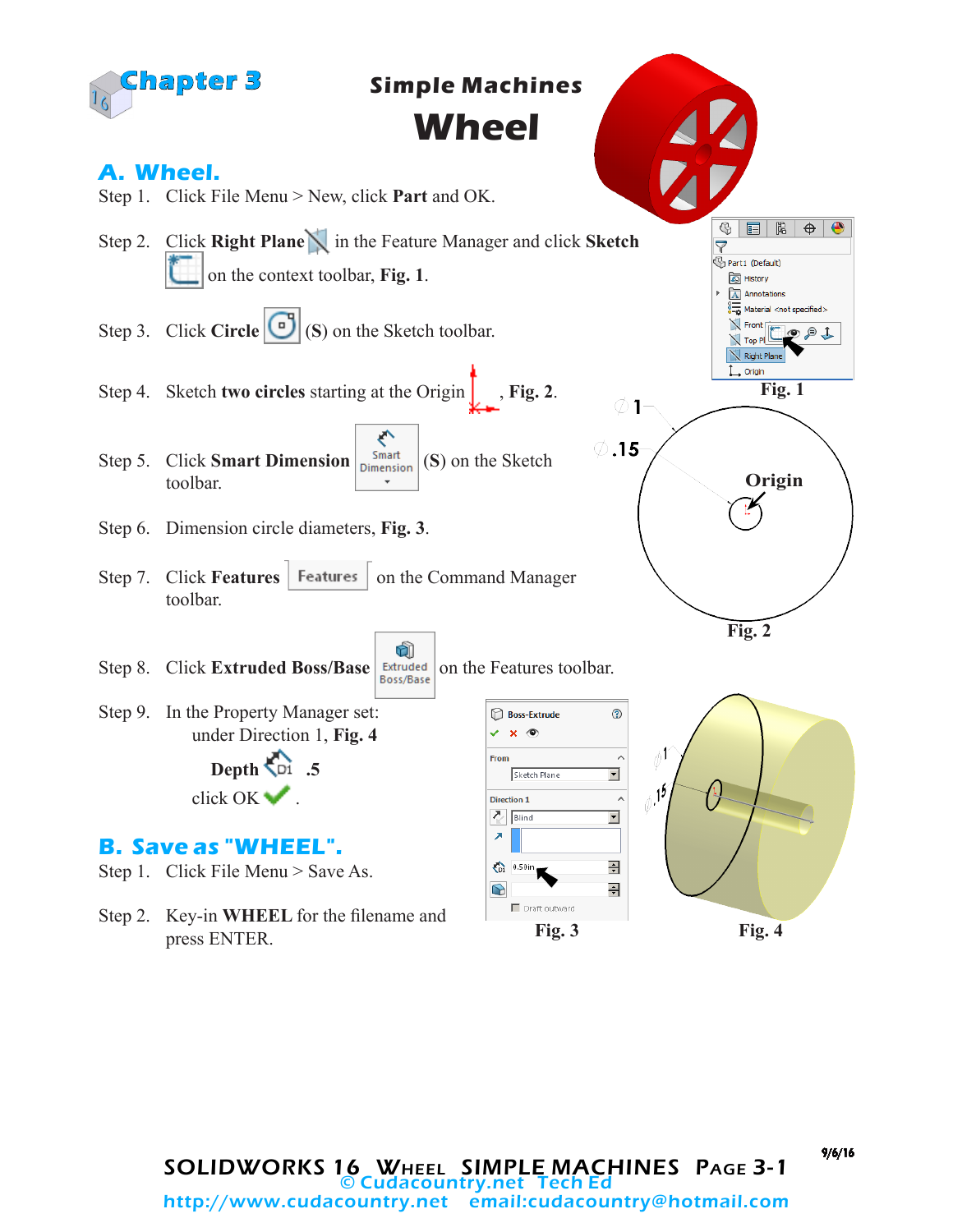## **C. Spokes.**

- Step 1. Click the **side face** and click **Sketch** on the context toolbar, **Fig. 5**.
- Step 2. Click **Normal To T** on the Standard Views toolbar. (Ctrl-8)
- Step 3. Click **Circle** (**S**) on the Sketch toolbar.
- Step 4. Sketch **two circles** starting at the Origin  $\int$ , **Fig. 6**.
- ← Step 5. Click **Smart Dimension**  $\begin{array}{c} \n\text{Smat} \\
\text{Dimension}\n\end{array}$  (S) on the Sketch toolbar.
- Step 6. Dimension circle diameters, **Fig. 6**.
- Step 7. Click **Centerline**  $\begin{bmatrix} a & b \end{bmatrix}$  in the **Line flyout**  $\begin{bmatrix} \mathbf{r} \\ \mathbf{r} \end{bmatrix}$  on the Sketch toolbar.
- Step 8. Sketch a vertical centerline from the Origin **up to edge of Wheel**, **Fig. 7**.
- Step 9. Click **Offset Entities**  $\left|\frac{\overline{C}}{\text{Entities}}\right|$  on the Sketch toolbar.
- Step 10. In the Offset Entities Property Manager set: under Parameters, **Fig. 8**

Distance  $\overline{D}$  .06 check **Bi-directional** click **centerline**, **Fig. 9**. The yellow offset should on both sides of centerline.  $Click OK \blacktriangleright$ .

**C** Offset Entities ⊙  $\mathbf{v} \cdot \mathbf{x} +$ **Parameters**  $\n<sup>2</sup> = 0.06$ in E  $\overline{\phantom{a}}$  Add din Reverse  $\overline{\mathbf{v}}$  Select chain Bi-directional Cap ends п  $\bullet$  Arcs C Lines Construction geometry: Base geometry □ Offset geometry **Fig. 8**



 $\emptyset$  .3







**Fig. 9**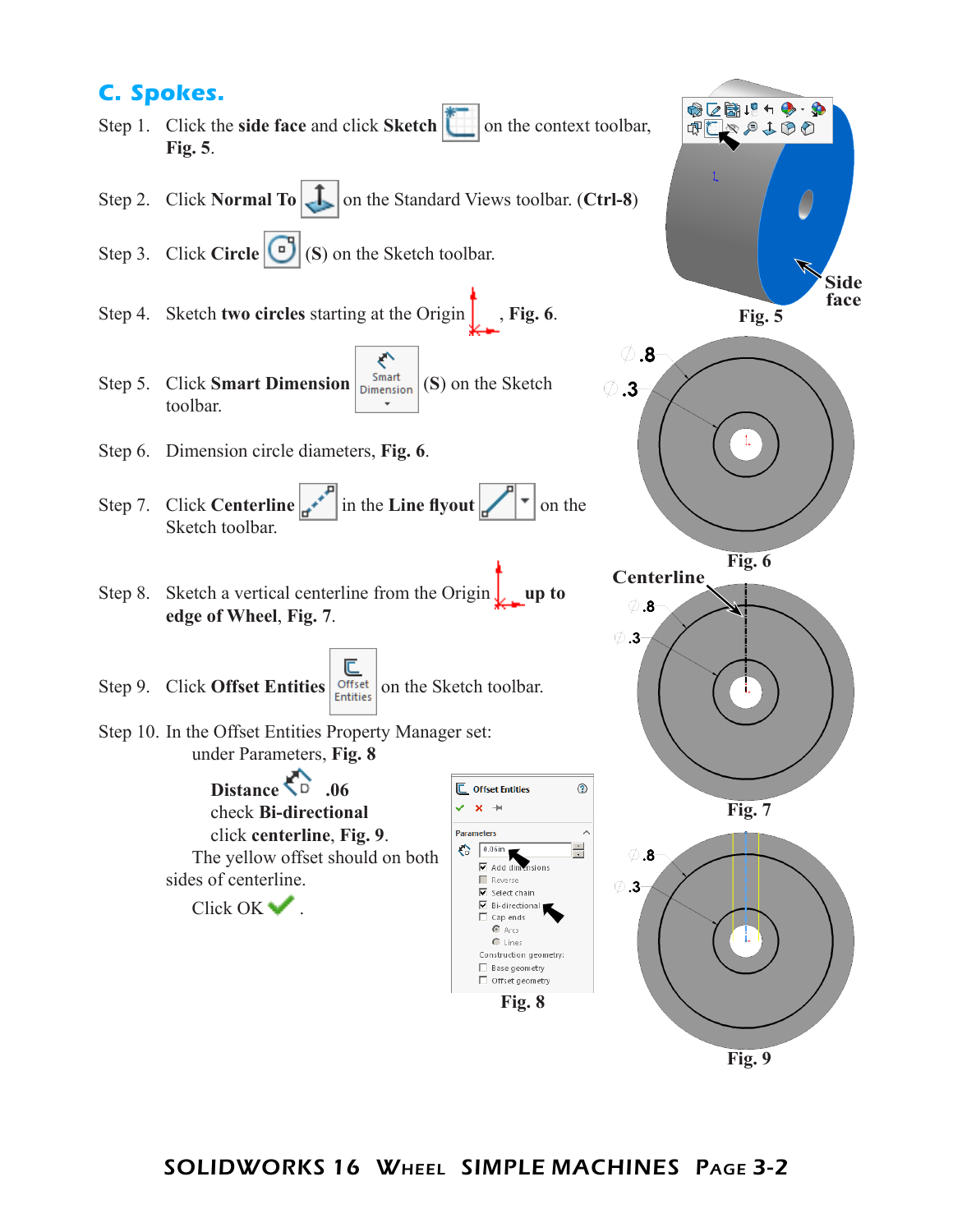Step 11. Click **Circular Sketch Pattern** in the **Linear Sketch Pattern** flyout on the Sketch toolbar.



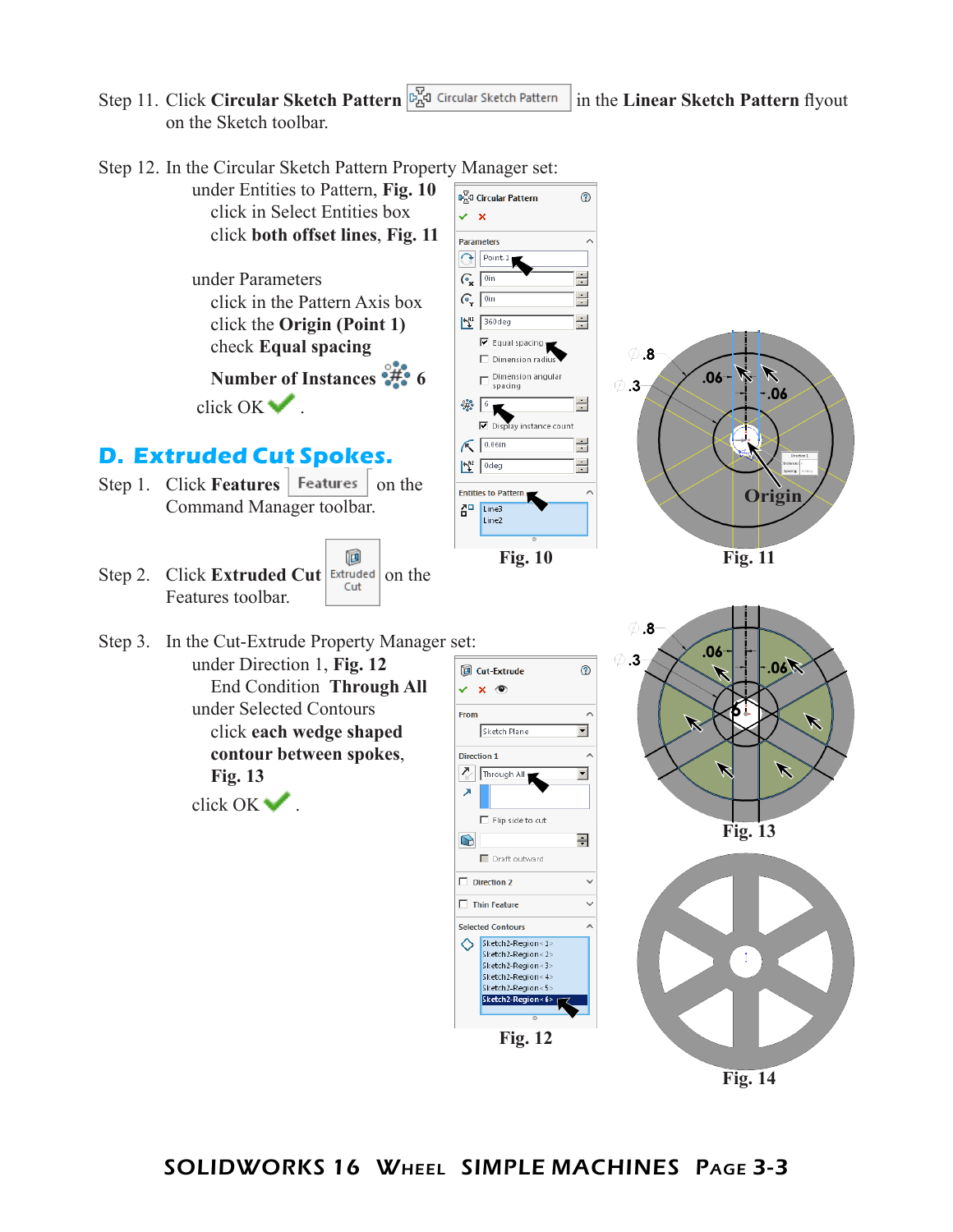## **E. Mate Reference.**

- Step 1. Click **Trimetric on** the Standard Views toolbar.
- Step 2. Click the **inside cylindrical face of axle hole** to select it, **Fig. 15**.
- Reference Step 3. Click **Reference Geometry**  $\begin{bmatrix} \text{Geometry} \\ \text{Simplify} \end{bmatrix}$  on the Features toolbar and **Mate Reference** from the menu.
- Step 4. In the Mate Reference Property Manager click OK , **Fig. 16**.

## **F. Material POM Acetal Copolymer.**

Step 1. **Right click Material**  $\frac{1}{\sqrt{2}}$  in the Feature Manager and click **Edit Material**, **Fig. 17**.

ิ้นี

Step 2. Expand **Plastics** in the material tree and select **POM Acetal Copolymer**. Click **Apply** and **Close**.



 $\frac{8}{3-6}$  Material <not sp

MateReferences

**Boss-Extrude 1** 

Cut-Extrude1

Front Plane Top Plane Right Plane

L<sub>+</sub> Origin

**Fig. 17**

Edit Material<br>
2 Configure Materia

Manage Favorites

Plain Carbon Steel

Malleable Cast Iron

Cast Alloy Steel

ABS PC